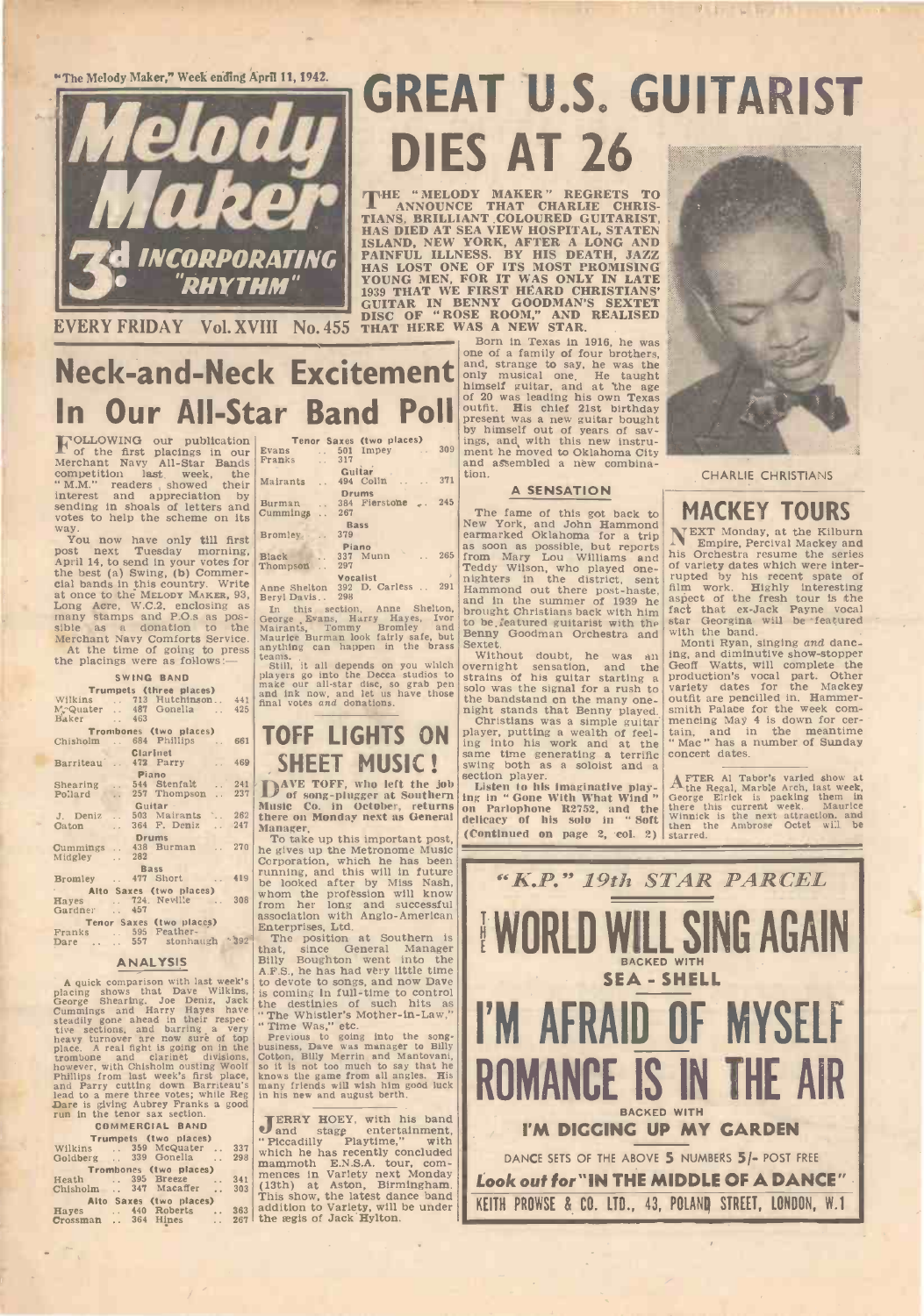# GELDRAY FOR

SUNDAY week (April 19) is the day of Geraldo's sensational Swing Concert at the Stoll Theatre, Kingsway, W.C., and the enthusiasm of all fans is reflected in the news that all 2s. 6d., 5s. and 7s. 6d. seats have now been

sold.<br>
Coniv seats at 10s. 6d. remain, and<br>
applications for these should be sent<br>
conf AT ONCE to the Metronome Music<br>
Corporation, 73. New Bond Street,<br>
London, W.1. All envelopes should be<br>
marked "Swing Glub."<br>
Owing

tions, Stephane Grappelly will be will be a unable to appear, but in his place  $\begin{bmatrix} 1 & 0 \\ \frac{1}{N} & 0 \end{bmatrix}$ 

swing and jam of every kind, this was a<br>this is a concert which should had alread<br>definitely not be missed. So and the g<br>send in for your tickets now! fickle met



Week Commencing April 13 **EXERCISE AND ARENAL ARRISTS COMMENCES**<br>
ARRISCHE and Band,<br>
Theatre Royal, Edinburgh.<br> **EXERCISE CONDUCTS**<br>
Report Theatre Royal, Edinburgh.<br>
Report Theatre Royal, Edinburgh.<br>
Report Theatre, and Band,<br>
Report of the Mexi

Jacke Huvarter, Broadcasting.<br>
Broadcasting.<br>
Charlie KUNZ,<br>
Hippodrome, Bristol.<br>
Mempire, New Cross.<br>
Franken, New Cross.<br>
Vera LYNN,<br>
Recording.<br>
Percival MACKEY and Band,<br>
Empire, Kilburn.<br>
Harry PARRY and his Sextet,<br>



### Christians' Death and clarinet players today is the (Concluded from p. I) and clarinet players today is the ever-increasing shortage of cane

Winds " on Parlophone R2761. the introduction of plastic reeds<br>Hear him lift and drive the entire filling a very definite want. Hear him lift and drive the entire filling a ve<br>Goodman band in the exciting I recently " Cocoanut Grove "---Parlophone trying so<br>R2767.

there will be the brilliant  $\begin{bmatrix} \text{m} \\ \text{m} \\ \text{m} \end{bmatrix}$ . The American public were not<br>there will be the brilliant and in 1940—less than a year after<br>harmonica swing of that out-<br>he came to fame—he won the<br>standing Dut The American public were not slow to recognise a great player, and in 1940—less than a year after guitarist's award in the " Metro-<br>
nome " All American Band Poll.<br>
He won it again last year, and<br>
this was a great tribute, for he<br>
had already been in hospital six<br>
months when the poll took place,<br>
e. and the public usually has a fickle memory for names not

constantly before their eyes  $\frac{\text{prec}}{\text{c}}$ , or where  $\frac{\text{prec}}{\text{c}}$ , i can constantly  $\frac{\text{re}}{\text{c}}$ age of 26 is the severest blow jazz  $\frac{1}{10}$  has had for some time. Jazz will  $\frac{1}{10}$  my miss him.

### U.S. HIT PARADE

HERE is the latest available list Messrs. D<br>
of the ten most popular tunes in produce t<br>
America, as assessed by the weekly notes to nation-wide ballot conducted by the ferred.<br>
American Tobacco Company, and quite a<br>
broadcast in their "Your Hit is no do<br>
Parade " programme over the C.B.S. he well<br>
result with

- 
- 
- 1. BLUES IN THE NIGHT<br>
2. DEEP IN THE HEART OF TEXAS they would<br>
(x-x-x-10).<br>
3. 1 DON'T WANT TO TALK I understand<br>
3. 1 DON'T WANT TO TALK I understand<br>
4. WHITE CLIFFS OF DOVER<br>
4. WHITE CLIFFS OF DOVER<br>
5. ROSE O'DAY (
- 
- 

Simone Leads

- 
- 
- 9. REMEMBER PEARL HARBOUR exclusive es  $(x-x)$ .
- $(x-x-x)$ .<br>10. SOMETIMES  $(x-x-x)$ .

Figures in parentheses indicate known<br>previous placings. X-placing unas-<br>certained owing to unfavourable assistant<br>reception conditions.



# **TRUMPET,4**

reeds. In these circumstances the middle of the introduction of plastic reeds the first joint.  $\sum_{\text{make all the difference to} }$ <br>  $\sum_{\text{make all the difference to} }$ <br>
trumpet technique is the angle<br>
of the fingers on the valve tops.<br>
Many players depress them with Many players depress them with<br>the middle of the finger, or even<br>the first joint. This is quite wrong. The fingers should be bent into

the introduction of plastic reeds the first on to the market seems to be ful-<br>illing a very definite want.<br>I recently had an opportunity of The first recently had an opportunity of a half c<br>trying some of these reeds. Thes a half circle, and the fleshy part of the ball of the finger used to depress the valves. If the lower part of the finger

results. This reed definitely has flexibilities, and in the event of cane reeds ever becoming actually the risk unobtainable, would be a more than is used, the speed is slowed down considerably, and there is no flexibility. There is, moreover, the risk of only partly depressing the valves.

useful substitute. ... Do not interest is no variation of pitch, and, the fing except for a slight buzzing on the does, be lower register, the tone was quite free up<br>pleasant. This buzzing, by the way, may not occur on another mouth-Do not, on the other hand, arch the fingers as much as a violinist does, because this allows for no free up-and-down knuckle action.

### piece, or with a different grade of reed. I can only say that it happened to be slightly noticeable with Kid Krupa is 8

the one test which I made.<br>
In my optimion, these reeds need  $\begin{bmatrix} \text{UR} & \text{I} \\ \text{refting} & \text{get of} \\ \text{refting} & \text{used to, in the way that a} \end{bmatrix}$  and the wear mouthpiece does, but in any case the second the second out that the plastic reed will pr OUR Kid Krupa, young Victor **U** Feldman, is eight years old this week, and his appearance at the second meeting of the<br>"Challenge" Rhythm Club on " Challenge" " Rhythm Club on Sunday, April 12, at the Holborn Hall at 5.15 p.m. (doors open 5 sharp) will be in the nature of

moduce that "buzz" on the lower<br>produce that "buzz" on the lower<br>ferred. Whilst this reed would take<br>ferred. Whilst this reed would take<br>the well worth while if the etime and the state of the state<br>is no doubt that the tro tional drum Wizard. Victor will take part in the usual Feldman Trio show, with Derek Hawkins (from Fred Hedley's Band) taking the place of clar. Bob Feld-<br>man, who is unable to be present.<br>Also taking part in the " live " jazz

reed problems almost for ever. and a grade red problems almost for ever. In the unit

is already used quite extensively in J.S. will do an already used quite extensively in J.S. will do show are Johnny Class and his Band,<br>show are Johnny Class and his Band,<br>and a group of players from the<br>JIford Rhythm Club, while an all-in<br>J.S. will conclude the meeting.<br>John Vyse is presenting the record<br>recital entitle

LONDON'S latest dance restau-<br>
rant is Manetta's, in The whole<br>
carges Street. W., a small and present<br>
exclusive establishment in which the benefit the quiet-type music is provided Bolborn H by Syd Simone, one of the best- Grays Inn known fiddlers in the West End, and his outfit of four players. The whole show is being organised<br>and presented by Max Jones, and for<br>the benefit of suburban visitors the<br>Holborn Hall is at the junction of<br>Grays Inn Road and Theobalds Road.

## Big R.A.F. Show

**CONTEST NEWS** their most important and in-<br>AND MRS. LEWIS BUCKLEY, teresting dates on Sunday, May 3,  $\frac{101}{100}$  107, Broadway, Royton, at the Ode Didham, Lanes ('phone: Oldham from 9-11 t THE No. 1 R.A.F. Dance Orches-tra, Sergt. Jimmy Miller's bunch of aces, will fulfil one of their most important and interesting dates on Sunday, May 3, at the Odeon, Uxbridge, when from 9-11 p.m. they will play a two-hour concert, the proceeds of which will be given to the No. 14F Uxbridge Squadron Air Training Corps. Fans who retain a vivid im-

(Main) 1431), are organising the  $100\,\text{mol}$ <br>
following "M.M." Dance Band Cont<br>
fests: West Riding (Unity Hall, Wake, which<br>
field), on April 24; North-West Yorks 14F<br>
field), on April 24; North-West Yorks 14F<br>
(Municipal  $A_{\text{some music on behalf of the boys}}^{\text{FEW weeks ago we appeared for}}$  some music on behalf of the boys of the 94th Field Regt. R.A. Several pression of the fine show which this outfit put over at the Lon- don Coliseum recently will be looking forward to a smashing entertainment from this colossal group.

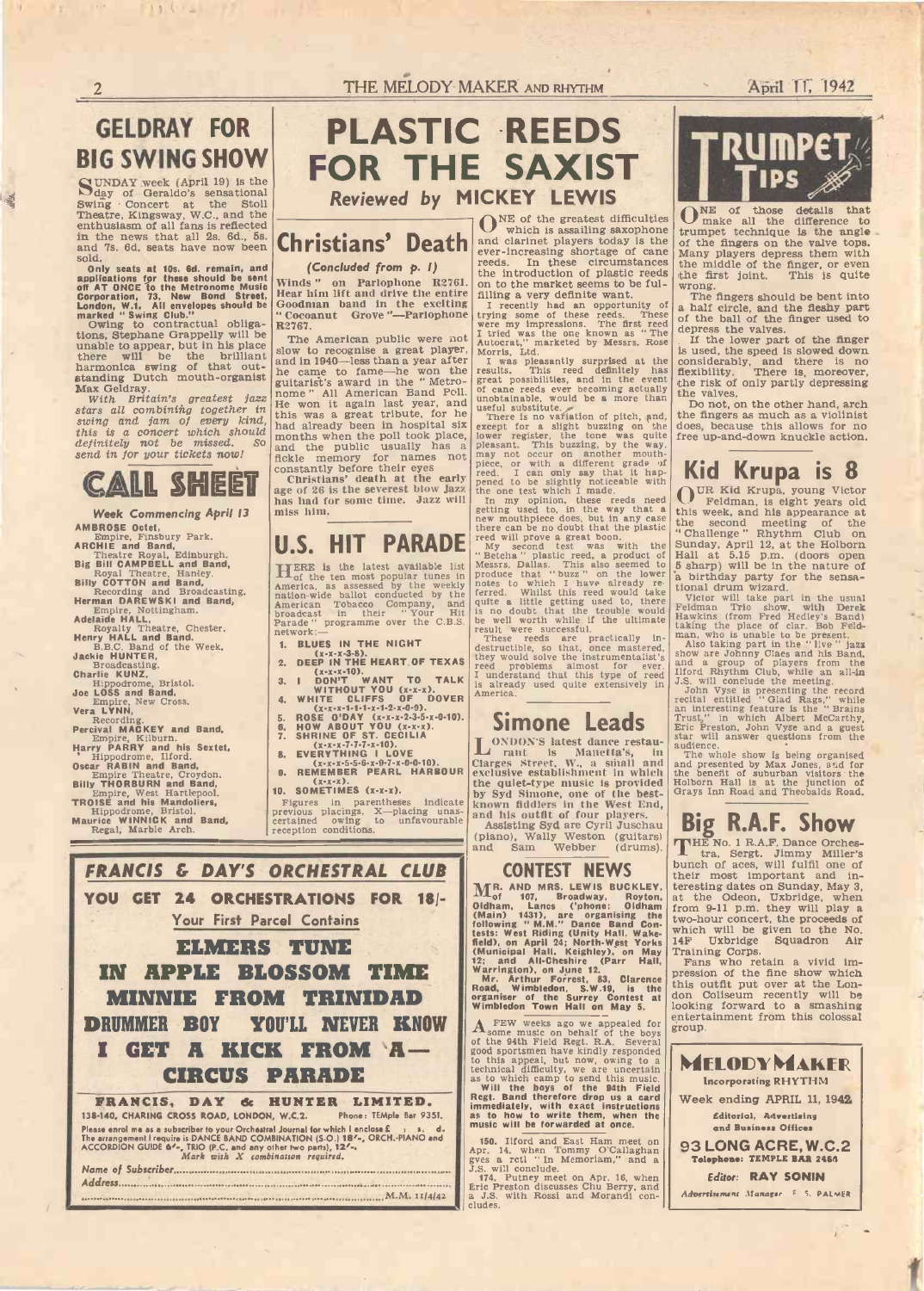THE CASE OF Strawing and the muscle

JOHNNY CLAES AND HIS<br>CLAE-PIGEONS CLAE-PIGEONS

\*\*\*The Whistler's Mother-In-<br>Law (Stevens, Wagner) (V.<br>by Benny Lee) (Eng.<br>Columbia CA18896).

\*\*\*Watch The Birdie (Film: " Hellzapoppin' ") (De Paul, Raye) (V. by Irene King) (Eng. Columbia CA18895). (Columbia FB2774-3s.  $0\frac{1}{2}d$ .)

Claes (tpt.) with Harry Hayes,<br>
lerry Alvarez (altos); Andy MoDevitt<br>
(solo clart, 1st ten.); Aubrey Franks<br>
(solo clart, 1st ten.); Aubrey Franks<br>
Mairants (gtar.); Charlie Short<br>
Mairants (gtar.); Charlie Short<br>
(bass):

jazz among the young; it's some-<br>thing which might well be noted the right by many who are older.<br>Last week it included a letter has not

from a Mr. Henry Day.<br>He says that 1941 and 1942 he has to<br>"have been remarkable for the list" server terrific boosts given to certain outlies<br>British artists. If we are to  $\frac{2 \text{iggs Elm}}{2 \text{ggy Elm}}$ <br>stretches before us and our local in sincer-<br>jazz musicians are not so far in the sincer-

behind their American brothers. thing to<br>
" The thought is a happy one," he perfect,<br>
goes on, but sagely adds that it might a little<br>
be wiser " not to indulge in such sen-<br>
anyone

timental vapourings, and face the anyone v<br>timental vapourings, and face the language of the people, and has<br>the record of the people, and has the coloured people as<br>the coloured people, as the boosters of pour can<br>British

### PUBLIC TO BLAME

The answer, Mr. Day, is that  $\begin{bmatrix} \text{of } & \text{th} \\ \text{there is no answer.} \end{bmatrix}$  recorder there is no answer. In the main, you're right. The most that can available, but it is that, with so many behind the sail appeal," but British jazz ought to be better.

But I don't think you're quite fair is entired in<br>the putting all the blame on our must-carlo Kriston w<br>cians. The real fault lies with the and the<br>public. Our musicians can, and are in and the<br>public. Our musicians can, a

it were. Continuing, Mr. Day says: " Let us now consider the three groups which have primarily called forth when may be mainly the flood of optimistic meander-<br>ings — namely, Harry Parry,<br>Johnny Claes and Cyril Blake.

ings — namely, Harry Parry, one has<br>
Mohny Claes the Claes the Parry's Radio Rhythm Club Sex-<br>
tet is, in my opinion, about the 62. Kin<br>
biggest built ever perpetrated on a going well<br>
cong-suffering British fan.<br>
"Johnny

contender of honours. Strangely Cutherson<br>has been bad, and everyone tells me<br>
I should catch him in form elsewhere.<br>
"I regard his good form as a will-<br>
"I regard his good form as a will-<br>
"I regard his good form as a wil

treated us to an exhibition of tap 31, Gradiancing and high notes, and even Club gng<br>a tenor singing 'Solitude' was kankin, 8<br>htrown in. Solitude' was kankin, 8



" His first record is nothing to rave about, and I shall have to hear a lot better before I am convinced."

copy of Challenge, sub-titled for doing a spectrum of is, I thank him.<br>
"Britain's Youth Weekly."<br>
The paper runs a "Rhythm" it played its runs The paper runs a "Rhythm" it played its runs column. It's not only<br>
fostering Well, well, well!<br>It's certainly tough on poor Mr.<br>Blake that he should be slated for doing a spot of tap dancing,  $\begin{array}{c|c}\n & \text{Witt} \\
 \hline\n \end{array}$ do with jazz musically, at least<br>it played its part in the entertainment associated with jazz in  $\begin{bmatrix} 1. & \text{Metg} \\ \text{caf} & \text{cof} \\ \text{but on the whole Mr. Day has} \\ 1.8. & 1.0 \end{bmatrix}$ <br>But on the whole Mr. Day has  $\begin{bmatrix} 1. & \text{Metg} \\ \text{by basis} \\ 1.8. & 4.0 \end{bmatrix}$ 

the right ideas.  $\begin{array}{c} 2.2 \text{ And, if you think that his letter.} \end{array}$ 

has nothing to do with record reviews, gate. Per now vant to take him up on what the has to say about Johnny Claes.<br>It's certainly news to me that  $\frac{1}{k}$  ing of  $\frac{1}{k}$  or the state  $\frac{1}{k}$  of  $\frac{1}{k}$  of  $\frac{1}{k}$ 

the sincerest jazz musicians we have.<br>
As a technician he may leave some thing to be desired. His tone isn't<br>
herfect, and his execution sometimes<br>
a little uncertain.<br>
But that he feels jazz is obvious to<br>
anyone who care

### ENCOURAGEMENT

If his records and broadcasts are  $cymbal$  hot the most uncompromising jazz, less sou proved to the term to the label three band plays as held like them to, he had that wouldn't get a date, because he the cymbin provided that and trickery which are the only "This and trickery which are the only "This and t

about.<br>
I admit you'll have to look for it time I have held the surface of "popular behind the surface of "popular them, except a appeal," but it's there, not only in Class' own trumpet playing, but also<br>
Class' own trumpe

parts.<br>
All this is not an excuse anybody or<br>
anything, though goodness knows<br>
there's plenty in these records which<br>
Rather is it a plea for a little

justice and a little encouragement for  $\sim$ fighting against almost impossible odds to give it.<br>How long will it be before some-

one has the initiative to give Johnny Claes the real break he deserves?

62. King's Heath, B'ham, are now going well and meet on Weds. at Pine-<br>apple Estate Schools. King's Heath  $(7.30)$ . Ltrs to S. Brunton, 7, Brad-<br>wick Close, Brook Lane, King's Heath,  $\overline{A}$ 

75. F. H. Turner is formg a Club at Stretford, Lancs. Write him at 22, Gorse Lane, Stretford, f details of Gorse Lane, Stretford, f details of Gorse Lane, Stretford, f details of Gorse Lane, on Monday (20th).

81. Grangemouth, Stirlingshire, h a Club gng and t organiser is  $A$ . K. Rankin, 86, Abbots Rd., Grangemouth, ||



BILLY PLONKIT: "If I don't win the five bob for the 'New Noises' with this one, I give up!"

With acknowledgments to R. Bilclough, who suggested the idea.

1. Meetg as usual next S'day at Café Society, 42, Dean St., W.1; retl by bassist Russ Allen, and all-star J.S. 4 to 7 p.m.<br>J.S. 4 to 7 p.m.<br>2. Winchmore Hill meet agn

z. when one rul meet agn<br>Monday (13th) at Crown Hotel, South-<br>gate. Pee Wee Russell rctl and J.S.<br>5. N.W.3 meet on Th'sday (23) at<br>King of Bohemia, when Eric Preston



RAY CANNON, of Rhyl, North Rowales, wins 5s. for the fol-<br>lowing New Noise :

lowing New Noise :<br>
"If any<br>
body has a cheap brass<br>
"The cymbal which gives a dull, tone-<br>
less sound when struck, it can be<br>
"Billie Henry and the dull, tone-<br>
"This gives a dull, tone-<br>
"This gives a dull, tone-<br>
"This

ing it down considerably. The bises in the state of the state of the state of the state with large cymbals who happens orleans

to play in a small combination." We all know those heavy, thick old cymbals-but this is the first time I have heard of a use for them, except as door-stops!

RHYTHM CLUB NEWS 1. Meetg as usual next S'day at Café Society, 42, Dean St., W.1; rctl present mather. J.S. concludes.<br>by bassist Russ Allen, and all-star 9. Birmingham meet nxt Tsday repeats his recent B.B.C. rctl on Teschemacher. J.S. concludes. 9. Birmingham meet nxt T'sday

(14th) at 1106, Warwick Rd., Acocks Green. Further mtngs Details from E. Tonks, 1498, Coventry Rd., S. Yardley, B'ham. 12. Greenford had a Billie Holiday

rctl last mtng and a J.S. by Ken<br>Hare's Quartet.<br>17. Wimbledon meet t-night (Fri., 17. Wimbledon meet t-night (Fri., 10th) to hear Don Morley on

**DRUM** 29. West London meet nxt Monday<br>(13th), when mbrs bring their favour-<br>RODE leads a J.S. " Trumpets," and J.S. will follow. 29. West London meet nxt Monday (13th), when mbrs bring their favour-ite discs along, and Jimmy Skidmore leads a J.S. 35. Nxt Willesden mtng on Th'sday

(16th) at St. Gerrards Hail, Crownhill Road, Willesden.<br>41. Leeds meets t-night (Fr'day, 10th) to hear usual relis and J.S. at<br>72, Boar Lane, Leeds, I.<br>72, Boar Lane, Leeds, I. 42. Wembley meet nxt T'sday

(13th), when Bill Tucker psnts<br>
" Billie Holiday," and J.S. c'cludes.<br>
46. Chester is now under way and<br>
mtngs are hid every Wed. at 96,<br>
Watergate St. (8 p.m.). Ltrs to Ken Riley, 3, Abbots Drive, Liverpool Rd., Chester.<br>Chester. 50. Tottenham mt Sunday (12th), 50. Tottenham mt Sunday (12th), when mbrs will hear " Desert Island

Discs " and J.S.<br>52. Swindon meet nxt Sunday, when John Pitts discusses New

orieans. Ltrs to A. Aldridge, 142,<br>Drove Rd., Swindon.<br>151, Leeds R.C. provided t relis at<br>151, Leeds R.C. provided t relis at<br>Dewsbury last S'day, and V. Thornes<br>and Don Wrigley pvde t show nxt wk.<br>New mbrs should contact

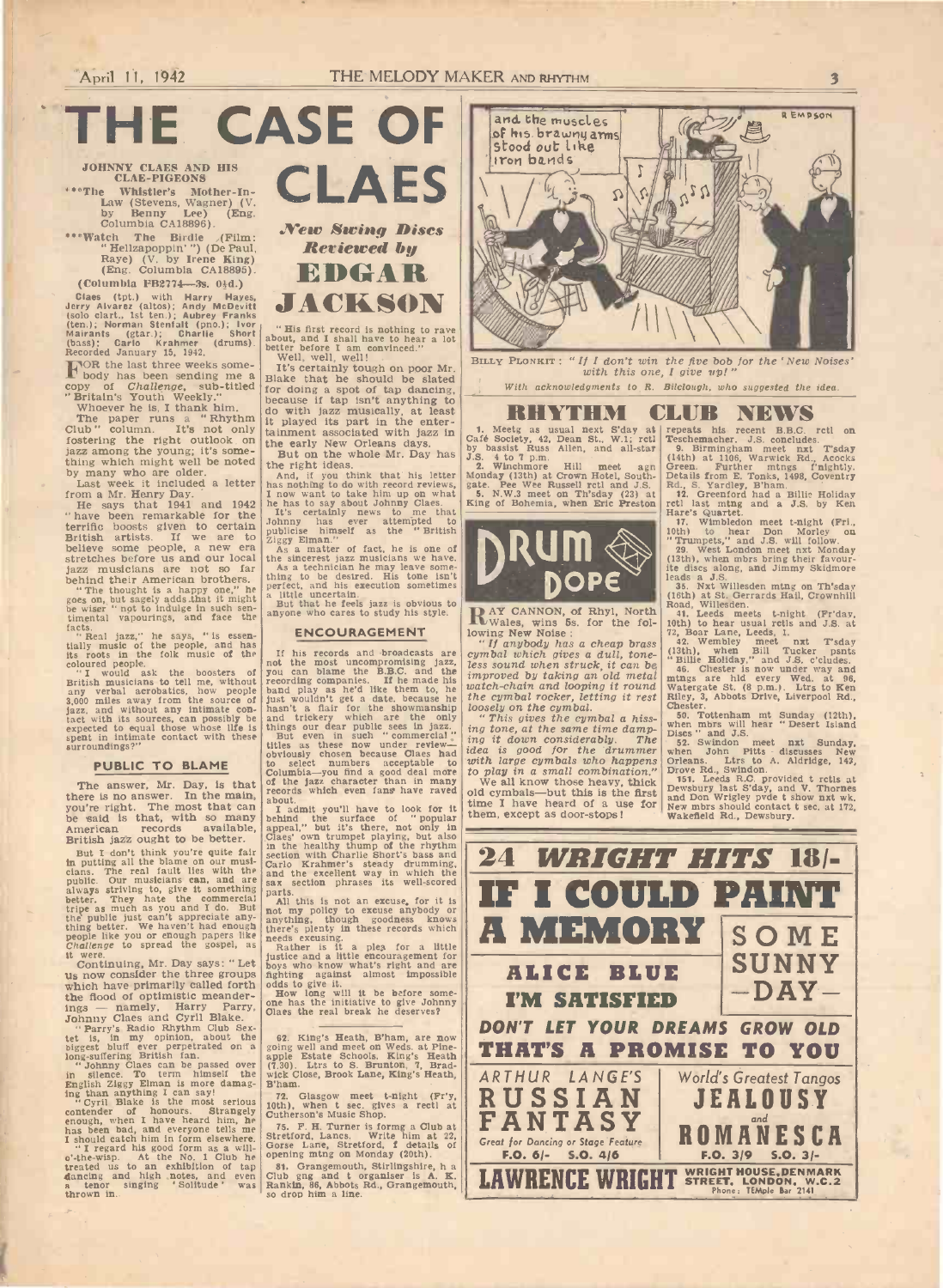# BRAND'S ESSENCE OF NEWS

IN town recently on one of his 1 rare periods of leave from his R.A.F. unit in the North-Flight-Mechanic HARRY KNIGHT, peace-time percussionist from peace -time percussionist from such well-known London resorts as Victor's Club, the Hungaria, the strenuous webed, and remembered also from etc., they entail also from clusive Thames-side roadhouse, sufficiently to end of the contract  $\frac{1}{\text{side-drum}}$  with Great Fosters.

Not being in the R.A.F. as a musician, it looked at first sight and funerals, as if Harry might be getting right out of practice on joining up. HONE can be discontinuous control out of practice on  $\mathbb{R}^3$ . His enthusia found ways and means, and his to you) revolution speedily included that of about the " voluntary musician." For a long time he has been Messrs. F.

drumming hard on top of all his other duties, playing Sunday concerts with a fourteen-piece for the R.A.<br>band, and doing many<sup>®</sup> dance on the kand<br>dates in and around the camp appeared the camp with five- and eight-piece c

Associated with Harry in the Funds, b band is that well-known musi- to an err cian, now Officer-in-Charge, RON-<br>NIE WILDE. Two other well- who made<br>known faces up there are those gesture w<br>of ERIC TODD, who was with list.<br>Van Damm and other noted They are to whose youthful and exuberant personality peace-time visitors to Messrs. Francis Day and Hunter's master up there, with 28 years of service behind him, is Warrant-<br>officer PEGG.

During his training period  $\Box$  plead Harry Knight played in the busy ban Example instanting the time such that the time such " Contact" Variety Orchestra, and found in it at the time such notabilities of the profession as BUDDY - FEATHERSTONHAUGH, LEN STEVENS, ALFIE BOWES- and SIDNEY TORCH. LEN STEVENS, ALFIE BOWES— again into London's murk. Tor the next general condon of the New York Change of the New York Change of the New York Change of the New York Change of the New York Change of the New York Change of t

The lads of Harry's unit are prospect, swing-minded almost to a man. backs, as This is a fine atmosphere to be feelingly in, but all good things have their<br>hadrawbacks, and, in addition to  $10^{10}$  Monty  $10^{10}$ <br>his ground-staff duties, with all town, and<br>the strenuous work, early rising, recalcitrant<br>etc., they entail, Harry has to the st side-drum with the military matinee aband, for parades, processions, In this usual funerals.

**PHONE** call from HAROLD  $P'$  os it it on the to you reveal to you reveal a race of anxiety precarious footh about the programme of that strikes his he grand Coliseum Concert of the process.<br>Finally different process a ra and which produced over £700<br>for the R.A.F. Benevolent Fund.<br>On the back of the programme

On the back of the programme appeared the names of the many bandleaders who had sent dona- however, tions and best wishes to the  $\frac{\text{victoria}}{\text{sfor}}$ Funds, but, unfortunately, owing the rest of two of the printer's, the names of two of the notabilities who made this much appreciated even now gesture were omitted from the  $\frac{\text{max}}{\text{na}}$  looks

list.<br>They are famous Decca record bicycle shop<br>and radio celebrity JAY WILBUR attention! and popular broadcasting person-<br>ality ALF VAN STRATEN, to whose generosity "Woolfie" extends his very sincere thanks.

IVING in the country seems a  $\mu$  congress of the pleasant prospect for the  $\mu$  congr busy bandleader who, thus domi-<br>ciled, can catch the last train also also home each night, and spend the first half of his day in idyllic  $\sin x$  as if femilies surroundings before coming up as if femilies

# COMMERCIAL DISCS Reviewed by

HOW many of you know that coloured composer Spencer Williams, of "Basin Street" and many other jazz classics fame, is<br>still in London?

He has co-operated with DON CHITY shows a research in a rhumba, mean. He also<br>
"Chiquita Rosa," which you can style in jazz which you can be also the played by Marino's CUBAN the better " com

CONCHESTRA coupled with In fact, the disc<br>
"Week-End In Havana" (from for his chorus a<br>
the new Carmen Miranda film) PIANO 1<br>
In fact, the disc<br>
many Carmen Miranda film)<br>
No. HAV. BD5738.<br>
As far as I can trace, "Chiquita

### STUDENT OF TOUCH begin and

Barreto's orchestra is also respon-<br>sible for the only record so far played with the<br>released of "The Nango," the big get his disc.<br>rhumba sequence from the "Week- Those of you<br>End in Hawana," film. They couple see the new

the same flick.<br>Both are good " commercial " per- film: "So the regional " commercial " commercial " commercial<br>the spice of this South American on Bruns<br>diom in the right proportions to Bancing "<br>Another one who is in tow

is pianist Gerry Moore, recently he is a C<br>out of hospital after a serious illness. got a way<br>Now running the band at the Four He comp<br>Hundred niterie, he was previously Harry So<br>pianist for ADELAIDE HALL, in knows ho

whose record of " Why Don't We Do This More Often?" (coupled on Joke gen<br>Decca F8092 with " A Sinner Kissed hands on<br>An Angel ") his piano solo is the high There spot.

Always a keen student of touch. Beginning the corry shows here just what touch can mean. He also shows a taste and nothing-style in jazz which are rare in even On the better "commercial" recordings. highday In fact, the di

Those of you who play piano, or phoned<br>
are interested in piano music, should Jack Sim<br>
make a note to hear "Concerto In vai<br>
For Two," the adaptation of<br>
Tschaikowsky's Concerto No. 1 in<br>
B Flat Minor, and "Intermezzo," b

03283).<br>Cavallaro's ideas about jazz style was all<br>tempo, but if you want to hear<br>"popular concert" transcriptions was all<br>played with the technique of maestro,  $\begin{array}{c} \text{Anc} \\ \text{max} \\ \text{phase of the technique of master} \\ \text{The site of you who have seen or may} \end{array}$ 

Fee the new Fred Astaire picture, busy professes the new Fred Astaire picture, busy profession and the synchrome of the synchrome of the synchrome of the members from the pultarists corded four of the numbers from the puls

Dancing " and " The Wedding Cake - ending Walk " on 03288.<br>Fred is no more a Teagarden than he is no more a Teagarden than he is a Gigli or a Crosby, but he's got a way with him, and what with who this the competent accompaniments by him<br>Harry Sosnick and his Orchestra, pensa<br>knows how to get the songs over. break

backs, as no one will admit more backs, as no one will admit more<br>feelingly just now than band-<br>leader MANTOVANI.<br>"Monty " lives some way from the same way from the same way from the same way from the same of the same of the same way from the same of the

town, and relies on a somewhat<br>recalcitrant 'bus to get him to<br>the station. A week or so back—<br>no 'bus at all. "Monty " realised<br>that although 'bus didn't run,<br>matinee at Victoria Palace would.<br>In this urgent situation, he

tacitum lorry driver, who, how-<br>ever, doesn't want to stop.<br>
Position now desperate.<br>
"Monty" takes fiying leap. Gains<br>
precarious foothold on lorry, but<br>
strikes his head a nasty biff in<br>
the process. Anyhow, things<br>
look nasty looking wound in his scalp. about prechable the has been seen looking in in dance<br>bicycle shops with the closest Now titention!<br>attention! it? Wou

FOLLOWING telegram reached

I "M.M." offices last week. heard only<br>"Sensational new fem. chirper not.<br>Joins BENNY LEE outfit. Mother, we might<br>child and father doing well." We might<br>while we are about it, congratulations, Benny; and, commonpl<br>lations for the next generation is being<br>very well cared for!

 $\frac{1}{\pi}$  and  $\frac{1}{\pi}$  xylophonist - percus-<br>sionist, is looking up and down tune called JACK SIMPSON, famous West and around this town for mean-<br>hearted practical joker-and it's the popularised<br>going to be a bad day for the quasi-reli joke gentleman if Jack ever lays hands on him.

There is nothing funny in  $\exp\{\frac{\exp\{i\}}{\|i\|}\}$ 

In jazz which are rate in even better "commercial" recordings.<br>
http://www.tet.the disc is well worth getting lugging guitar and music, applies that the disc is well worth getting lugging guitar and music, applies that the giving genuine, hard working of Ketally<br>people a lot of trouble for sweet  $\begin{bmatrix} \text{Cetail} \\ \text{on } k\text{etel} \end{bmatrix}$ <br>nothing—but listen to the story Garden,"<br>On the afternoon of that great religioso<br>highday of fools, April 1, a g B.B.C. studios and announced<br>that he had been specially tele-<br>phoned to broadcast with the and no list<br>doubt as to

Jack Simpson Sextet.<br>
In vain the doorman tried to word's min<br>
assure him that Jack Simpson<br>
wasn't on the air that day.<br>
Stranger with guitar had received<br>
Modern<br>
Stranger with guitar had received<br>
a positive booking, he

that. There is nothing funny in less it is<br>wasting the time of people in a commercial busy profession, and, anyway, But the guitarist—who wouldn't give requires a his name, so we can't say who ressional s he guitarist—who wouldn't give<br>his name, so we can't say who<br>he was—might have been put to<br>the greatest inconvenience.

the greatest inconvenience.<br>
Anyway, there is a brighter<br>
ending to this rotten story, lyric write<br>
because Jack Simpson is deter-<br>
mined, if he can once find out trouble of<br>
who this guitarist was, to give<br>
phim any work



HARRY KNIGHT



A READER from Edinburgh, writes to me ask-<br>of Ronnie Reid, writes to me ask-<br>like melody or the lyric ing is it the melody or the lyric I object to when I complain about present-day sentimentality in dance music.

Now this is quite a point, isn't<br>it? Would I or you or the up-<br>stairs maid know that "The Shrine of St. Cecilia " was a pretty nauseating ballad if we heard only the tune? We would

not.<br>We might consider the tune, as We might consider the tune, as<br>such, a sentimental and rather<br>commonplace creation; but that,<br>alas, would not come to us as<br>anything particularly novel,<br>knowing modern popular music<br>as we do. We are used to the<br>worst that in this direction.

### DOUBLE LYRICS

Therefore it follows that it is the lyric. After all, what would be the point of merely writing a tune called " At the Altar of St.

Peter's" (the sudden flooding of<br>the popular song market by<br>quasi-religious songs is a dis-<br>quasi-religious songs is a dis-<br>turbing symptom of our times)<br>if there were no lyric attached to<br>explain the title?<br>Certainly we h doubt as to what was in the composer's mind. It is an entirely successful " descriptive " com-

successful " descriptive " com-<br>position.<br>Modern song writers and com-<br>posers of dance tunes, on the<br>other hand, are not always as clever as Ketelby. Why they should choose the form of the fox-trot ballad for their music I have never quite understood; unless it is because it has certain commercial attractions. But the fact remains that it

requires a certain amount of pro- fessional skill to get away with fessional skill to get away with<br>the popular *andante religioso* in

a purely instrumental form.<br>So the composer calls in the<br>lyric writer to underline his<br>music. It saves the composer the<br>trouble of struggling with the obvious limitations of modern dance form, and enables him to ensure that nothing is missed by a not-too-bright public.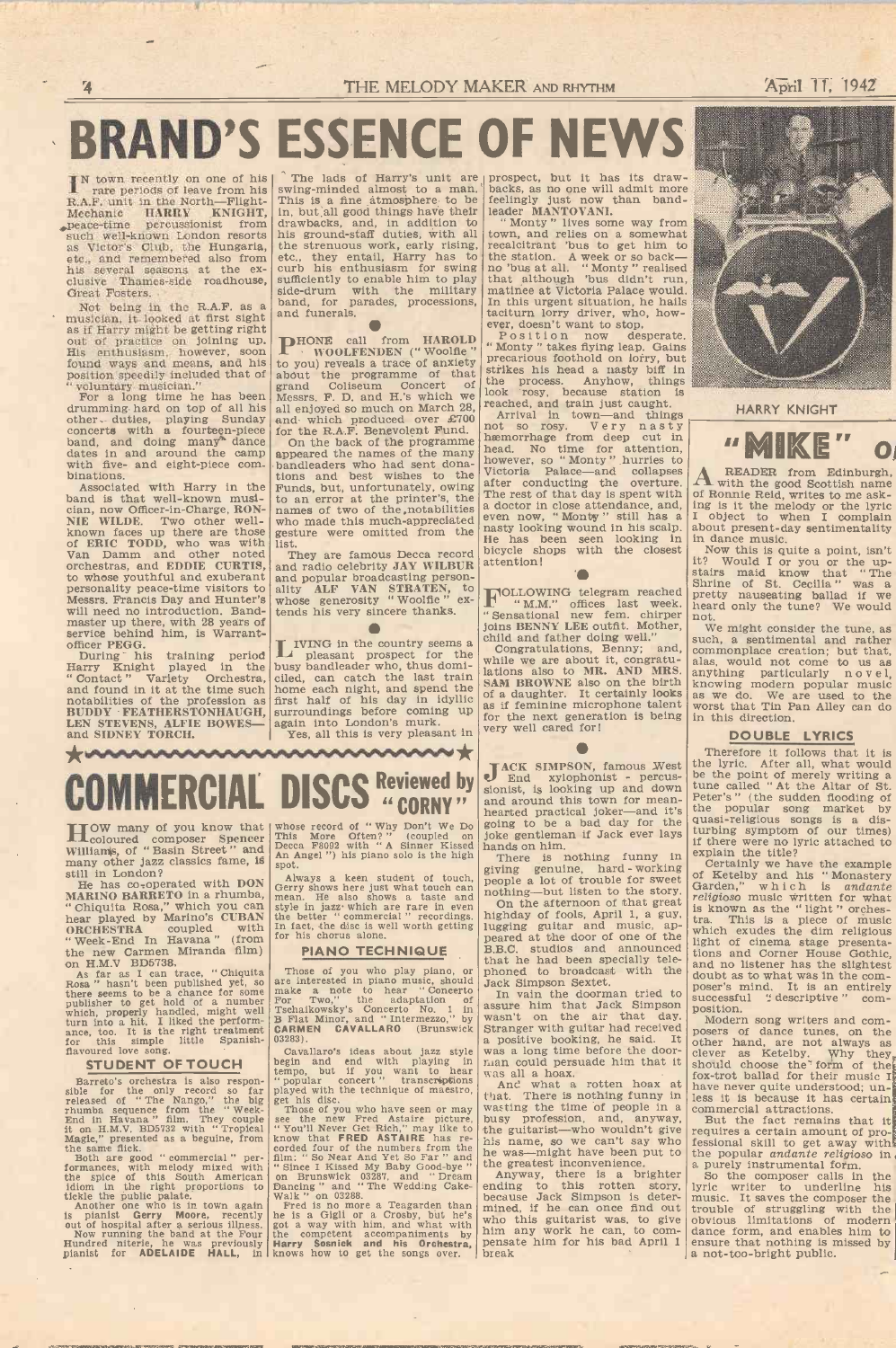## AMBROSE ON THE SEE colleague " Corny " I launched <sup>a</sup> pretty slashing

attack last week against<br>Ambrose's latest records.

But it seems that, when our Ammie really puts himself out, he can still deliver the goods.

evening series, "Here We Go," on cla<br>which opened last week, had all (piano);<br>the brilliance of the old Ambrose  $\begin{bmatrix} 1 & 0 \\ 0 & 0 \end{bmatrix}$ bands.

Line-up consisted of Tommy Cuater, Dave Wilkins and Conick Smith on trumpets; trom- bonists George Chisholm, Les Mot surpr Carew and Woolfie Phillips; it wash-<br>Douglas Robinson (from the Ambrose Octet), Joe Jeanette, Ambrose Octet), Joe Jeanette, John - Arslanian and Andy McDevitt on saxes; Carl Barriteau as a s

## $n$  LYRICS  $\sum_{\substack{\text{Max Ba.com is as good a conedian as}\n \text{begin, and that's saying}\n \text{linear, and that's saying}\n \end{math}$

This whole question of lyrics and their effect upon dance tunes is one of great possibilities. Why<br>should we be limited to one lyric Harold<br>per tune? Why not, if we come emedy was across a good tune, demand that thing else<br>an alternative set of lyrics be partiett w<br>provided for the entertainment of  $\frac{\text{tanh}}{\text{with}}$ and movided for the entertainment of those to whom shrines and rosaries are rather unattractive and inappropriate subjects?

and imappropriate subjects?<br>This may seem a rather impractic-<br>able idea, but by purely commercial<br>standards the life (and royalties) of<br>a song might well be doubled by this<br>method. (In actual practice, I have<br>heard a compo

one for hers.<br>
This, however, is a quite legitimate and a second the<br>
use of the dramatic possibilities of script was<br>
use of the dramatic possibilities of script was<br>
dramatic in a musical comedy as in ceived and<br>
dramati

### A FOREIGN LANGUAGE with smooth

In case you think I am pulling your down into leg in this whole affair, I don't mean  $\begin{array}{c} \text{down} \\ \text{in} \\ \text{that} \end{array}$ too far. Otherwise we would have a different lyric from every band much quite a ferme way as the same tune is just now.<br>in the same way as the same tune is just now.

each band. And the song-pluggers would find themselves muddled.<br>I do, however, suggest that as much attention should be paid to the lyrics summer<br>attention should be paid to the lyrics summer<br>as is paid by film companies t titles of their, pictures. New lyrics it. The latter have, of course, been put to songs in up has co foreign languages; but in many cases even the<br>American song writers speak to us in run too a foreign language.<br>Take, for example, the song called because c

"The White Cliffs of Dover." This, popularity understand, is an American creation, Ben, I understand it is probably very good for the  $\alpha$  have the American market, where it may well  $\alpha$  have a perceptible propaganda up-<br> lift value. To those of us who read Sunday night value. To those of us who read Sunday night a little unfortunate allied to such a  $\frac{1}{3}$  ackie H trite tune. (Yes, I know "the White Tand its<br>Cliffs of Dover " is an old phrase, but I had its<br>I have no doubt that Mrs. Miller's sight we

heat in the awers of the song.) The most include the same in the average the reaction to this kind of song may be intended in the same of fille with the same that the same that the weak of the weak of the mappens to live i

singing it in the black-out. Then a radio s<br>why not give the song a new lyric, good scription of give the song a new lyric, good scription something a nutre more inspiring and<br>less shymaking than the nonsense accordi<br>about blue birds?

I don't expect anybody will take up Jackie H my idea for a moment, but there's no Let us harm in trying.

# by "DETECTOR"

on clarinet; Stanley Black<br>
(piano); Ivor Mairants (guitar);<br>
Tom Bromley (bass); and Jock<br>
Cummings (drums), not to mention five violins, a viola, Marie Korchinska on harp, and Tom Webster on timps.  $N$  webster on timps. Not surprising it sounded good, but

Not surprising it sounded good, but<br>it wasn't ouly the personnel.<br>Ambrose knows how to get the best<br>out of a band, and all the boys<br>seemed to be delighted to be playing<br>almost worthy with again.<br>As a show, "Here We Go" is<br>

plenty. The Greene Sisters, Anne Shelton and Sam Browne were well

up to standard, even though Anne is<br>her real best singing hotter numbers than she did here.<br>Harold Berens' particular line of<br>the many was a good contrast to every.<br>thing else, and Canadian Norman Bartlett was a capable if

tional compére.<br>
High spots of the show were, however, Flanggan and Allen, and not<br>
ever, Flanggan and Allen, and not<br>
grand material so well.<br>
They had the assistance of Ambrose.<br>
Who, hitlerto a rather awwward.<br>
which is

about two minutes for any one stunt, except the musical items. Idea is good, and none the worse because the script was in every case well con-<br>ceived and written, and Douglas Law-  $\begin{vmatrix} \text{do} & \text{so} \\ \text{to} & \text{so} \\ \text{the} \\ \text{the} \\ \text{the} \\ \text{the} \end{vmatrix}$ , about only real fault with show was  $\begin{vmatrix} \text{then,}$ 

snap, it tended at times to seem a little scrambled. It lacked the speed without haste touch which gives pep the chain with smoothness, and which should with moch recome easily as the feature settles so hum

### "HI, GANG!" ENDING almost red-nosed

Talking about Variety presentations, are at quite a few changes are taking place putting

just now.<br>" Hi Gang!" finishes on Sunday, technique<br>May 3, after 78 performances, 52 in no mean the original series and <sup>26</sup> in the current one which came on, after a

summer vacation, last autumn.<br>
I shall be one of the tens, if not the older.<br>
hundreds, of thousands who will muss home, but<br>
it. The Daniels-Lyon-Vic Oliver tie-<br>
bit sick o<br>
up has consistently been a grand one,<br>
even th

Actually show is not coming of  $\sigma$  To the because of any noticeable waning in Gertie an

popularity—quite the reverse.<br>
next the reverse and the reverse and the base of the and vice are the tomake a new film entitled "Hi Gang Rides" Their r and a new film entitled "Hi Gang Rides" and a regular stage appearance

and working such notable person-<br>
and working such notable person-<br>
altitis as Jack Hylton into the cast. to be in Conga<br>
Truble was that, no matter how<br>
Truble was that, no matter have<br>
a radio show unless you can't make



THIS exclusive "M.M."<br>
an R.A.F. dept in Iceland,<br>
and is of the swell R.A.F.<br>
and is of the swell R.A.F.<br>
every other Sunday on a<br>
wavelength of 1,100 metres<br>
at 6.15 p.m. B.S.T. The boys<br>
are (1. to r.):—Back row:<br>
Dave Thomas (drums); Jack Mc- Cormack (clarinet); Al Burke<br>(accordion); Joe Klee Jackson's<br>(tenor). Front row: Guy<br>Fuller (guitar); Alf Heming-<br>way (trumpet and leader); Charlie Maycock (piano).

do so it will have to be one helluva<br>sight better than it was last time.<br>Then, of course, Vera Lynn's " In add<br>"Sincerely Yours " and " Happi- singing<br>drome " have both finished.<br>" daning

Mainly because we were given dif-<br>ferent acts every week, and because before the the characters, " Mr. Lovejoy," is aptly " Enoch " and " Ramsbottom," were so human, "Happidrome " for a long after a while got away with the old-fashioned, whose la almost red-nosed type of comedy ago) has which American films and radio shows who first are at last rapidly (and happily!) From whi

technique, " Yours Sincerely " was by An im no means the success some people shifting may think it was among the Forces Columbia in whose programme it was featured. The presentation went better with the older, more sentimental folks at tion with home, but even they began to get a and the bit sick of its cloying exaggeration.

### GREENE FOUR If the

To the three Greene Sisters, Judy, New Based Scribe and Jeanette, has now been singer for added a fourth, the thirteen-year-old baby of the family, Sylvia. Their recent broadcast with pianist snooty Constantly Black was once again con- including spicuous for their perfect intonation society he

and understanding of swing.<br>
Think, however, that a little more<br>
I think, however, that a little more<br>
variety in Sid Phillips' arrangements, the stand,<br>
with more solo passages, and a little<br>
less of the scat ran-di-dee b

### $*$

 $\begin{tabular}{l|c|c|c|c|c|c|c} Kick & me & in the pants, but accept\\ may a pologotes for a ridiculous mistake & Charlle Barnl  
last week. I said it was Dennis of violins, viola\\ \hline \textbf{\textit{Test}}\end{tabular} \begin{tabular}{l|c|c|c|c|c|c|c} \multicolumn{2}{c}{\textbf{Carile Banin}} & Chats & Conclb & Co. \\ \multicolumn{2}{c}{\textbf{\textit{C}}\end{tabular} \begin{tabular}{l}{\textbf{S}}\end{tabular} \begin{tabular}{l}{\textbf{S}}\end{tabular} \begin{tabular}{l}{\textbf{C}}\end{$ 

## U.S. JIVE JOTTINGS Hot Gossip from the States

ONE week was all that Charlie Teagarden could stand with the Jimmy Dorsey Ork. Little "T."<br>was never a commercial guy, and three years of<br>Whiteman arrangements had given him\_ all he needed.

He's now currently playing in big brother Jackson's band, and the brass section, with Charlie and Jimmie McPartland, should sound the berries.

Another Dorsey (Jimmy) Change is in the piano chair, where Joe Lippman leaves on account of the draft, to be replaced by Johnny Guarnieri, who has turned in some good work on wax with Good- man and Shaw lately.

In addition to leading his band, playing clarinet, and<br>singing the blues, Woody Herman does a spot of tap<br>dancing in his new film, "What's Cooking?"<br>Although they tell us Woody was a vaudeville hoofer<br>before he commenced

After an absence of nearly ten years, Paul Whiteman (whose last discs were issued by Amer. Decca a few years ago) has signed a new recording contract with Victor, who first introduced him to the record world. From what we

strictly commercial. <br>
An important record change lies behind the label<br>
shifting of Bob Crosby from Amer. Decea to American<br>
Columbia. This means their discs over here will now<br>
be issued by Parlophone instead of Decca.<br>

New Basie chirper is Dolly White, the Count's first gal singer for months.

Latest Goodman story concerns his concert at the snooty Constitution Hall, Washington, where 3,500 people, including a fair sprinkling of Senators, diplomats and

society heard B. G. play Mozart with the Hans Kinder<br>Symphony Ork.<br>That lasted an hour, and then Benny's boys took<br>the stand, much to the liking of the youngsters present.<br>They say that some of the Senators turned a nice<br>s

New ballot for U.S.A. best songstress won by Dinah<br>Shore; Kate Smith, holder of the title for many years,<br>just piped on the post.<br>Dinah, who opened at the Waldorf Astoria, New York,<br>last month, has long been a favourite of

Charlie Barnet has finally dropped his string section of violins, violas and 'cellos, and returned to brass and

of violins, violas and 'eel.os, and returned to brass and<br>  $\frac{7}{100}$  Hampton has just imported a string section<br>
lionel Hampton has just imported a string section<br>
to feature strings.<br>  $\frac{7}{10}$  fact's bad.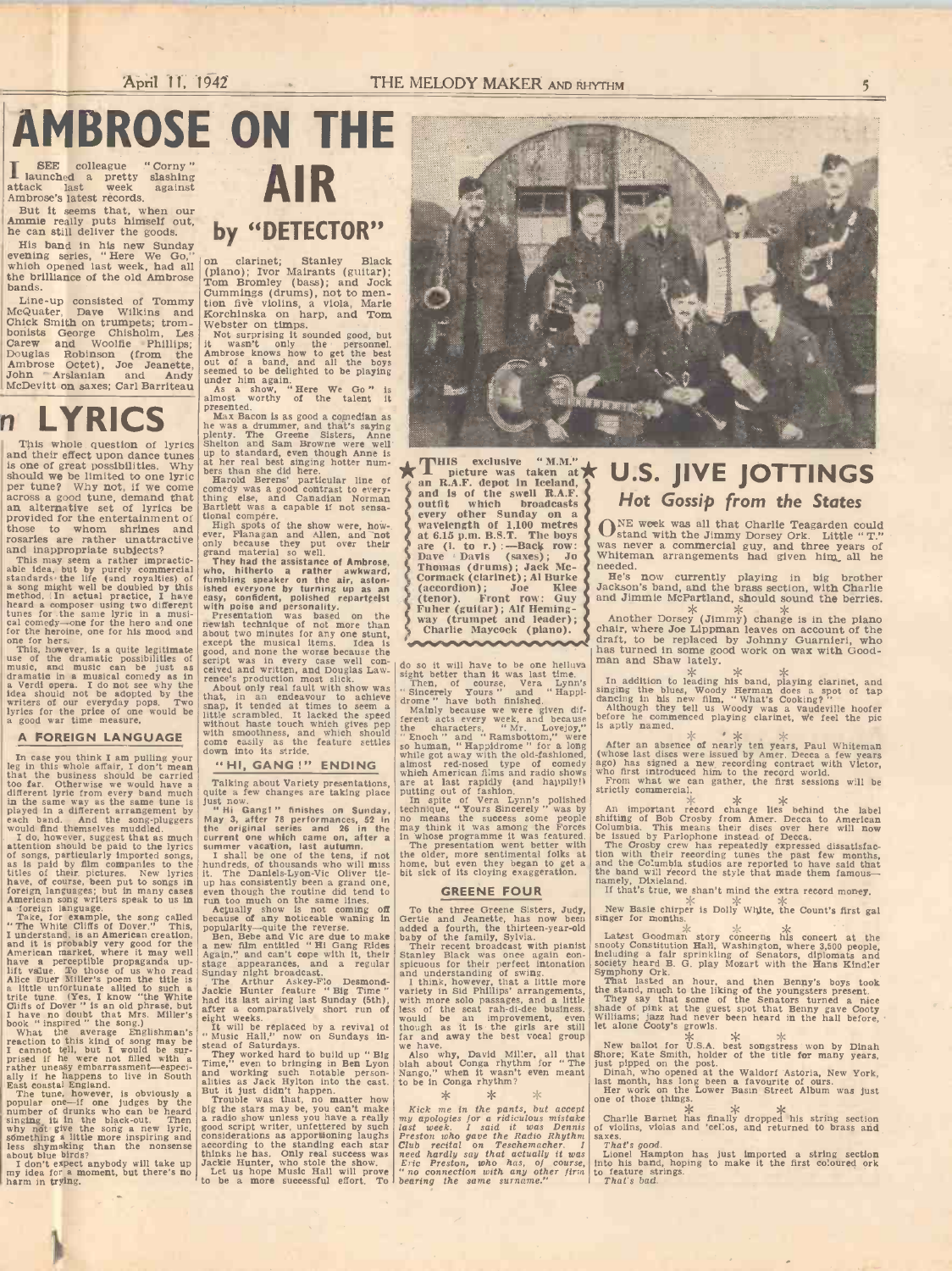This item, he says, should be<br>credited to Ernest "Punch" Miller, N. C. I<br>one of the many old-timers whose ing sound<br>work is little known, due to their Senter!<br>hawing seldom recorded. Punch came the except<br>from New Orleans, to resemble Armstrong's closely. writes, hapart from some accompaniments to Jimmy Dochippie Hill, Punch recorded with Tom on the Albert Wynn on Amer. Voc., and punch is guitar (Pappeared on a few obscure items guitar (Papp

for the various " race " lists.<br>We prefer to keep an open mind The one on this point, Punch's style being strong's nuch<br>then on us. But one thing is a Luckiy<br>certain: if Roy Jenkins' treasure is Golden to<br>indeed by him, then Mr. Miller is a paced by<br>killer-diller - from Manilla-with And if y<br>

Erudite enthusiast Venables reports<br>
"Parew Whoopee Maker. This is of<br>
"Farewell Blues," and he has heard<br>
"Farewell Blues," and he has heard<br>
a test pressing. The mat. number is<br>
Nen in<br>
1499553 Harmony 1104, and "When (t

1099.<br>Ralph tells us that it was obviously made around the same period as the Venuti-Lang All-Star session, and has  $\begin{array}{c} \text{VarV} \\ \text{Nenut-Lang} \\ \text{Benny the Good playing quite a dit-} \end{array}$ ferent solo, an excellent tenor (Rodin, Weybridge<br>he thinks), and fine drumming by Rana's "<br>Ray Bauduc. Regarding the latter, 01264) rea<br>we had better quote R. G. V. V., who Jess State

can usually be depended upon to dig think the up these little points: " Here's the proof I've been vainly any partities eeking for years, namely, that it is rest of the Venuti-Lang Brunswick All Marshall in the Venuti-Lang only to compare the drumming on the Here's<br>Deca/Panachords with that in the H.M.V. but<br>Venuti Blue Sites. The drumming on naders'<br>that on the V.-L. 'Farewell'--which, Bruce Jo<br>that on the Deceas.'<br>I contend, points to it b

The vocalist on Condon's " I'm Johnnie" (H.J.<br>Sorry I Made You Cry " (Odeon Pre told, Eddie<br>PO66), Duncan Ballantine, of Rother- Glenn (trmb.)<br>ham, is none other than Eddie him- McCord (reeds self. Duncan rightly raves about Jas. Danny P. Johnson on " Backwater Blues," (bass).<br>P. Johnson on " Backwater Blues," (bass).<br>Smiths featuring that eminent shines Smiths featuring that eminent<br>pianist. There are quite a few on

# COLLECTORS' CORNER

# presented by<br>BILL ELLIOTT & JEFF ALDAM

Amer. Columbia, but the only other<br>
item available here is Bessie's A v<br>
"Preachin' The Blues" (Parlo. John R2483).

N. C. Popkin has rather an alarm-<br>
ing sound. He tells us he likes Boyd Miss Ho<br>
Senter! Nevertheless, we agree as to the finest<br>
the excellence of some of the solo traditional<br>
work by Senter's associates. "Stack prising

### JEFF'S SOLO OF THE WEEK

The one and only Louis Arm platters that the platters of a Louis Continuent in the Machine and beautiful phrashes, section paced by Catlett's solid drumming. soloists.<br>Baced by Catlett's solid drumming. soloists.<br>Baced by

**PERSONNEL STREET**<br>
Mere is a corrected personnel for a leasure<br>
your files: Dave Nelson and the King's<br>
Men in "Some Of - These Days" Down You<br>
(H.M.V. B4853). Nelson and Melvin potent bl<br>
Herbert (tpts.); Wilbur de Paris

May we assure Mr. Charleton, of<br>
Weybridge, that the pianist on Good-<br>
man's "After A While " (Bruns.<br>
01264) really is Joe Sullivan, and not<br>
Jess Stacy, as he suspects. We don't think the unidentified banjo is potent enough for Mr. Condon, nor have we any particular reason to doubt the rest of the personnel as given in the procries brunswick booklet.

Here's another to alter in your music need to the Washboard Sere-<br>
H.M.V. booklet-the Washboard Sere-<br>
Harold Blinky Randolph (kazoo); Dancing<br>
Bunn (gtar.); Clarence Profit (pno.).<br>
Bunn (gtar.); Clarence Profit (pno.).

Ethel Waters' grand " Frankie and Got it Johnnie" (H.M.V. BD699) had, we | idea of<br>are told, Eddie Mallory (tpt.); Tyree [new Jac<br>Glenn (trmb.); Benny Carter, Cass | neidge s<br>McCord (reeds); Reg Beane (pno.); | at the B<br>Da (bass). Interesting, though we can't hear much of Mr. Carter. But Tyree shines on the reverse, "Jeepers Crowthere Creepers."



GREAT UNRECOGNISEDS: No. 5 A whole gang of them this time.  $\begin{bmatrix} \text{min} & \text{on} \\ \text{an} & \text{a} & \text{on} \\ \text{to} & \text{send} \end{bmatrix}$ 

of ROSETTA HOWARD and the Jack hand she recorded.<br>
Miss Howard must rank as one of repeat,<br>
Miss Howard must rank as one of repeat,<br>
traditional in style, but with a sur-<br>
traditional in style, but with a sur-<br>
prisingly c fine rich voice and tremendous swing, class Decca Race Catalogue's prime assets. week.<br>Only two sides by her have been Judgit

issued here, "Rosetta Blues "/" If of you had a grown and a grown and a grown and a grown and a grown in the dozens more are available.<br>The maintains have cut a raft of This week a The Hamfats have cut a raft of Bluebird r a most distinctive tone and style, at that<br>quite unlike any other clarinet we in with<br>know-in fact, quite unlike a clarinet  $|e|_0$  Colle<br>at all! We derive much harmless  $|93,$  Long

pleasure from his obbligato work.<br>
Morand is an old-time from Way Sheeness and will pay in<br>
Morand with the horn, as is amply dis-<br>
played in that Vocalion coupling. He<br>
played in that Vocalion coupling. He<br>
played in that

## $GLAMOUR$   $_{\text{Road, Peterbo}}$ DRUMETTES IN HULBERT SHOW Road, Peterborough. will pay good hard cash for Dinah "I" Baby. Won't You Please Come Home," by Pee Wee Russell's Rhythmakers on H.R.S. Here's something a ,.little unusual. Dennis L. Price. 115, Strodes Crescent, Staines, Middlesex, has about 50 good

PICTURE three sets of drums, complete to the last cymbal. Picture a modernistic setting of music notes on pale blue, picture three lively, beautiful, glamorous three lively, beautiful, glamorous Twister, West End ladies of the chorus.  $\frac{Brunswi}{Moon}$ Dancing? No-playing, in strict,  $\begin{array}{c} \text{Moon,' by Red Aller} \\ \text{Identical time, on three drum} \\ \end{array}$  on Pariophone. kits!!

Got it? Then you have some spill's new Jack Hulbert-Cicely Court- Spirits of<br>neidge show, " Full Swing," seen R2662. at the King's Theatre, Glasgow, still<br>last week.

The girls - Iris Tilly, Eunice Crowther and Peggy Watson-do a cap-cum-drum routine, à la Fred tap-cum-drum routine,  $\hat{a}$  la Fred  $\begin{bmatrix} 1 \end{bmatrix}$ <br>Astaire.<br>This drum-dance routine was de-

Figure 1.2 and Jack Bookstand and Jack Robert Frontier, and Jack Robert Frontier, and Back Robert Frontier, it is about the direction of solid dramater of the during the state of the movel thing concerning the show. The mo

band<br>The music-by Harry Parr Davis, Kenneth Leslie Smith and George<br>Posford-is catchy, but not out-<br>standing.<br> $\frac{1}{2}$  standing. From a jive point of view, the word<br>" swing " in the title doesn't<br>mean what you know the wo

to mean.

work by Robert Probst and Iris Bentley, and tuneful singing by Jack and Cicely, there is nothing<br>
much to write home about in<br>
the rest of this show, which will,<br>
however, undoubtedly be<br>
tightened rup by the time it<br>
tightened rup by the time it<br>
COUTA<br>
April 16.—K. A. G.

79. York meet on M'day (13th) at<br>t Clifton Cinema Ballroom to hear<br>a rctl on Boogie-Woogie, by Syd Dale. 138. Brentford are findg new head- quarters, and an announcement will be made in due course.

phrases are melodiously simple, yet<br>From which you may gather that<br>From which you may gather that<br>We are 100 per cent. in favour of<br>Rosetta Howard and the Harlem Hamfats!<br>SWOP AND BUY DEPT.

& JEFF ALDAM Radiciessed envelope for one of Ac/2

SWOP AND BUY DEPT.<br>To all those who sent a stamped<br>addressed envelope for one of Ac/2<br>Rawson's lists.<br>Please be patient. We forwarded<br>him on over 300 letters-and we had<br>an agonised 'phone call asking us not<br>to send any mor

repeat, please be patient and don't<br>write us about it.<br>We're also busy-so busy, in fact,<br>we haven't had time to sort out the<br>bids for Jimmy Miller's Commodore classic last week, so we'll let you know who won and the price next<br>week.<br>Judging by the envelopes, over 100<br>of you had a go, so as it's popular<br>here's another.<br>This week a gem from the Amer.<br>This week a gem from the Amer.

ing " Hard Up Blues " and " Electric Chair Blues " on Bluebird 7864. It's the property of Tony Sutton (Oxford). and he has put a starting price on of 7s. 6d. We've heard the record, and at that price it's a gift, so come on in with those bids to Tony Sutton,<br>c/o Collectors' Corner, MELODY MAKER,<br>93, Long Acre, W C.2.<br>K. Joyce, 13, Raneleigh Road.

Sheerness, wants the following, and will pay good cash prices: " Bill," by Adrian Rollini and Band on Vocalion; " Meanest Kinda Blues," by the Louisiana Rhythm Kings, on Bruns- wick; " Feelin' No Pain," by the Charleston Chasers on Brunswick;<br>and " A Good Man is Hard to Find,"<br>by the Red Heads on Pathe.<br>Maurice Clark, 19, Summerfield

records for sale or he will exchange<br>for part of a drum kit (he doesn't part). We can't print the<br>say which part). We can't print the<br>whole 50, but among them are " New Twister," by the Wolverines on Brunswick, " Roll Along Prairie Moon," by Red Allen on Vocalion and " Hurricane," by Miff Mole and Molers on Parlophone.

• BILL'S ONE-HORSE NAP,--" I Got<br>Rhythm "/" Rhythm" on Parlophone<br>Spirits of Rhythm" on Parlophone<br>R2662. They all certainly have got<br>thythm, and I defy anyone to keep<br>still while listening to this. That<br>"horses" riff is a

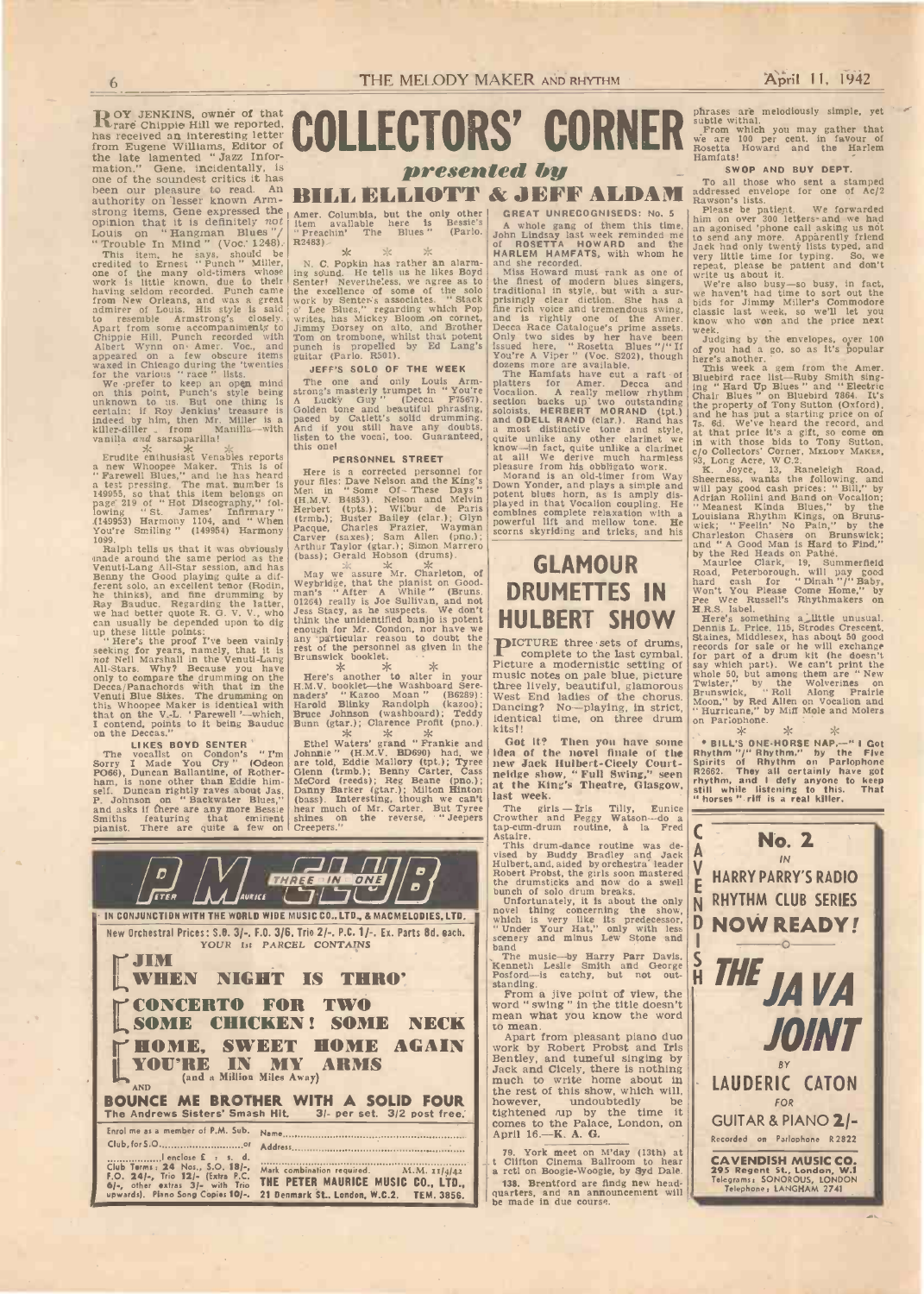### **ED URNS'** ERITAIN'S<br>
Seimer, hagnest and the scheme only and the solution of the same only and the solution of the solution of the solution of the solution of the solution of the solution of the solution of the solution of the solut E BARITONE SAXOPHONES <sup>S</sup> Selmer, lacquered .. 38 Pennsylvania latest, gold lac. - 36 Buffet, Paris Famous make - 25 Conn, One instrument .. - 30 Selmer Adolf Sax.. as new <sup>30</sup> Selmer Super, gold lacquered, as new .. 38 d.  $R_{\text{gecoh}}^{\text{plated}}$  and  $\alpha$ ,  $\beta$  and  $\beta$  and  $\beta$  and  $\beta$  and  $\beta$  and  $\beta$  and  $\beta$  and  $\beta$  and  $\beta$  and  $\beta$  and  $\beta$  and  $\beta$  and  $\beta$  and  $\beta$  and  $\beta$  and  $\beta$  and  $\beta$  and  $\beta$  and  $\beta$  and  $\beta$  and  $\beta$  and  $\overline{\ }$  $\mathbf{0}$  and  $\mathbf{0}$ CLASSIFIED ADVERTISEMENTS All Small Advertisements must be prepaid<br>and sent to arrive not later than NOON 7134 (12-2<br>FRIDAY, of the week prior to date of issueto: RIMM Advertisement Manager,<br>
"The Melody Maker,"<br>
92 Long Acre, London, W.C.2<br>
Telephone: Temple Bar 2468 Telephone: Temple Bar 2468<br>MINIMUM CHARGE 3/9 Sigs T BOX NOS. 1/- EXTRA Full details of rates appeared in our issues dated March 7, 14, and 21 last. **MUSICIANS WANTED** STRING WANTED, ALTO, TENOR AND LADY T<br>TRUMPET.—TOMMY SMITH, The mit), just<br>Palais, West Croydon. TRUMPET, 2nd alto, drummer, trombone. Coast. Perm., comfy job. -Box 3058, MELODY MAKER. GOOD semi-pro. trumpet; must<br>read, willing rehearse.—All coms., JAGGS, 68, Glengarry Road, S.E.22. Dalias Streamine, change side ... 16 0 0 Septani<br>Majestic Streamine, side change, new .. 28 0 0 Paolo Sc<br>Super Vox, very modern design, new ... 22 0 0 Paolo Sc<br>Bessou, I.v.L.A., rotary change ... ... 22 10 0 Thous<br>Bessou, last Beson new trumpet, gold lac.,  $^{18}$  PIANO ACCORDIONS ... 37 10 0  $^{18}$  PIANO ACCORDIONS ... 18 0 0  $^{18}$  Pianotti, 41 /120 /4, coupler ..  $\cdot$  18 0 0  $^{10}$  ... ALEX BURNS LTD. GER. 3796 ("Saturday 9 a.m. 10 1 p.m.") E ENGAGEMENTS WANTED ALTO and tenor sax, free evenings **ORUM**<br>
0nly. --STANLEY LEWIS, SPEedwell Gerrary<br>
7134 (12-2 p.m. only). DRUMMER, KRUPA KIT, wants gigs or perm. North London area.-<br>HASTINGS, 12, Coleridge Road, N.8. TENOR SAX, alto.—Foster, 23, East- H.P. t<br>fields Road, Acton, W.3. Acorn 2623. Street GOOD pro. dance pianist requires DU gs Thursdays and Fridays only, chrone W.W. London dis.-Box 3055, " M.M." drum PIANIST, late Johnny Claes, desires gigs or club engagements. Band sup-<br>plied.-SPE. 3594. STRING BASS, experienced; even.  $\left\{\begin{array}{l}\text{Consolette, } A \text{ Sonsolette, } B \text{ Sonsolette, } B \text{ Sonsolette, } B \text{ Sonsolette, } B \text{ Sonsolette, } B \text{ Sonsolette, } B \text{ Sonsolette, } B \text{ Sonsolette, } B$ STRING BASS, experienced; even-<br>ng gigs. Library. - 'Phone: ENT. 3986. LADY TENOR/Clar. (M.O.L. per-<br>mit), just completed E.N.S.A. tour,  $\frac{1}{N}$  and open for gigs or perm.—MURIEL  $\frac{1}{N}$  it is from £<br>STARKEY. CAN. 4372. BANDS VACANT BILLY JAMES'S BANDS INSTRUMENTS FOR SALE DRUM BARGAINS AT LEN WOOD'S Gerrard 1386, 59, Frith Street, W.I. No H.P. terms. **DON BOWLES** has a good stock of all instruments for personal pother dat propers only; no correspondence; no H.P. terms.--DON BOWLES, 288, High Street, Croydon. DUAL snare drum, Autocrat, all LIBRARY for chrome, perfect, £16. Your snare ferred.-CLARK<br>drum taken in part exchange.--LEN Staines. WOOD. **CONSOLES, all chrome, £12, £15;** Consolette, £3; trap rail and blocks, £4; trap tray and blocks, £5/10.-KRUPA' kit, white and chrome, Hi -Hat and super tunable, £60; other kits from £20.-LEN WOOD. TRUMPETS: Besson Proteano, choice London.<br>Buescher, reconditioned; Martin, as new; Clippertone; New; Olds, one only. ALTO SAX: Soprani Special, coupler, 41/120/3, as new 22 10<br>Paolo Soprani, 41/120/3, coupler, as new 22 10 0<br>Paolo Soprani, 41/120/3, coupler, as new 25 0 0<br>Thousands of instruments in stock. State requirements and price you wish to pay.<br>Instruments on 5 days' approved against cash.<br>Full amount returned if not more than satisfied.<br>Every instrument complete with case.<br>All Saxs. L.P., Artist model, silver-plated unless YOUR INSTRUMENT TAKEN IN PART EXCHANGE BANDS WANTED WANTED LIBRARY for, 6-8 piece, modern pre-<br>ferred.-CLARKE, 320, Kingston Road, Staines. MUSICAL SERVICES

TRUMPET player; permanent. BENNING BEVAN, Cambridge Hall, Southport. BILLY

DANCE drummer wanted.--Write, SIM GROSSMAN, Pavilion, Bournemouth.

LADY pianiste (exempt). Must be good S/D and good appearance. Photo.-Box 3059, MELODY MAKER.

## THIS WEEK'S BARGAINS WINDSOR ALTO SAXOPHONE, 1.p.,  $\hat{s}$  s. d. s.p.g.b., full artist, pearls and rollers, good condition, complete in case .. 25 0 0 "REF." ALTO SAXOPHONE, 1.p.,<br>s.p.g.b., full system, pearls and rollers, overhauled and repadded, very good condition, comp. in case.. 25 10 0 GATTI STRAIGHT SOPRANO SAXO-<br>PHONE, l.p., silver plated, full syst., pearls and rollers, good condition, complete in case  $\cdot$ ,  $\cdot$ ,  $\cdot$  and SELMER ADOLPHE BARITONE<br>
SAXOPHONE, l.p., gold lacquered,<br>
full system with aux., top F, pearls<br>
and rollers, complete with stand in

as new, no case buricularies ... 10 15 0 youthful,<br>INSTRUMENTS PURCHASED FOR CASH CASH CASH CASH OR TAKEN IN PART EXCHANGE.

9214. STOCKWELL RD., LONDON. S.W.D

Tel.: BRIxton 2605.

### DAREWSKI CO.'S STANDARDS FOR JAZZ & RHYTHM FANS **THURBAN'S** Simple Treatise for<br>the Bass ... ... ... 2/6 the Bass<br>**HOW TO MASTER the Bass Side** of the Piano Accordion ... 1/6 Music<br>
WHISPERING (Swing arr. by quirie Eric Winstone) TIGER RAG ... 2/ - GUITAR DICK SADLEIR'S Modern Plec-trum Guitar Playing ... 5/ - PIANO BLUE NOTES, sel. of World Famous Blues, modernistic arr. 1/6 HOT NOTES, sel.ofWorld Famous Stomps, Modernistic arr. ... 1 /6 TROMBONE TROMBONE<br>GLENN MILLER'S 125 Jazz<br>Breaks ... ... ... ... 4/-SAXOPHONE & CLARINET Breaks<br>MELROSE Sax. and Clarinet Folio containing 12 Famous Nos.<br>for E<sub>b</sub>, B<sub>b</sub> and C Melody Sax.,<br>Clarinet with Piano acc. ... 5/-DAREWSKI MUSIC PUBLISHING CO. 9-10 NEW COMPTON ST., LONDON

April 11, 1942 **THE MELODY MAKER AND RHYTHM** 7

EXAMELY CASE .. 27 10 0 **FIRST-CLASS 9-PIECE BAND**<br>DUBOIS TRUMPET, B<sub>b</sub>, a.P.B.G., pearl suitable for Palais or Stage.<br>
white tips, slide change, absolutely<br>
wouthful wersatile members. B. 5 pce. S/D. amplifier; transport.- BENNETT, 41, St. John's Villas, N.19. BILLY LAWRENCE AND HIS BAND **CHET LAT CHAMPIONS " ALL BRITAIN " M.M.** At liberty for limited number of engagements. London and Home Counties. 1, Melton Villas, Barrowell Green, London, N.21. THE FUTURISTS . . " The Band for Dancing." Available for resident or gigs. -137, Brunswick Rd., W.5. PER. 5916. TOM WARE and his "Casino"<br>Swingsters " available for first-class<br>engagements or perm. Molesey 2735. shells. fi FIRST-CLASS DANCE BAND 8th year present engagement, SHORTLY AT LIBERTY | LOTT-LOT for Summer Season, etc.<br>
AL LEVER, Winter Gdns., Weston-115,<br>
super-Mare. FIRST-CLASS 9-PIECE BAND suitable for Palais or Stage. All overhauld, with brown pads, £35.-<br>youthful, versatile members, B.B.C. standard, available next week.  $\frac{2}{2}$  Victoria Terace, London, N.4.<br>DIRECTED by Famous Nam THE Melody Swingers Band free for dance, concert or stage, Sundays also. -423, Brighton Road, S. Croydon. GEORGE BRICHTWELL'S BAND An excellent known band for good-<br>class engagements, London area. Size<br>as desired. -89, Lakeside Road, N.13.<br>Palmers Green 5377. PETER LECH ORCHESTRAS " The best bands in the South-Dance post frem Music from Kent to Cornwall." In-<br>quiries: 14, Bute Gardens, London, A. MoQU<br>W.6. RIVerside 5760. A. A. MoQU Conn, gold lac., underslung octave;<br>Selmer 22 model, Hawkes 20th Cent<br>tury, S.P. artist's model. Buescher, dEmstead Cent<br>S.P., reconditioned, as new; SOPRANO<br>BAX: Conn, S.P., L.P., nice tone, DIANO S.<br>DRUM KITS: Blue and s mier, 3-octave, electric motor, perfect. Tenor and baritone Saxophones, clarinets, amplifiers. The Your instrument bought for cash. Streets, amplifiers. Your instrument bought for cash. **Dance Band Instrument Suppliers** with mat<br>4, Meard Str., off Wardour Str., W.1 seeks com<br>(hours 12-2 p.m.), or 'phone for works by<br>appointment, GER. 3976; STR. 3897; arrangem<br>HAM. 5595.<br>So shark TYMPS, super Premier pair, copper shells, floating heads, £25 the pair.- LEN WOOD. GOLDFLASH drum kit with deep<br>
tom-tom, £35. White and chrome kit, £25.<br>
Four-string bass, £24.--KEN STEARN, and TRO<br>
115, Longwood Gardens, Ilford. VAL.<br>
1528. **BUESCHER tenor sax, L.P., S.P.G.B.**<br>overhauled, with brown pads, £35.- **BOC**<br>2, Victoria Terrace, London, N.4. XYLOPHONES, Premier, 4-octave, 295<br>concert, £22; 3-octave, fully resonated,<br>£16; Gigster, £6 6s.--2, Victoria Penance, N.4. S.D., John Grey, S/H, silver glitter, 14 x 6 D.T., external damper, 5 gns.-<br>WEST, 32, Lion Road, N.9.<br>Johnne H.M. Forces.-Over 800 S.O. (16 can<br>dance orchestrations, all bought in qualitie<br>dance orchestrations, all bought ast 5 years; 50 numbers (25 Standard<br>
and 25 Popular), £1. All in good<br>
condition. Any multiple of 50 sent<br>
post free by return. Send P.O.<br>
(letters only) for number wanted to<br>
A, McQUEEN, Hippodrome, St. Peters-<br>
gate, St W.6. RIVerside 5760, **Francisco Harbor Handel American Steamster American Steamster American Steamster American Steamster American Steamster American Steamster American Steamster American Steamster American Steamster Ameri** 

 $\alpha$  fair-sized  $\alpha$ TAKE A BOW, FELLOWS! Yes, I mean it. Give yourselves a big<br>
hand for the way you turned up in your thousands the other Sunday at<br>
the Coliseum. Organising a Dance Music Festival at any time can be a<br>
fair-sized heddache, b

& that every

So, fellows, take a bow!

FRANCIS, DAY & HUNTER, LTD.<br>138-140, Charing Cross Rd., London, W.C.2 (U)

 $% \mathcal{D}$ 

5 -PIECE band for North London. Must be used to playing together; resident job, 3 nights weekly, Tues- day, Saturday and Sunday, occasional other dates. North or East London band preferred.-Box 3057, MELODY MAKER.

CHICAGO style records, old and<br>new; also " Jazzman," by William<br>Russell. Good cash price given.—Box<br>3060, MELODY MAKER.

WANTED for first-class band, three second-hand E flat Bass shaped leather cases, in good condition.<br>Please write to Director of Music, Welsh Guards, 16, Wilton Crescent, London, S.W.1.

ALL types of music written. Melo- dies supplied for lyrics.--BARKER, 1, Elmstead Gdns., Worcester Park.

PIANO scores to airs; music taken<br>from voice.—RIGBY ARONS, 19, Offiey<br>Road, S.W.9 (near Oval).

BAND parts, melodies harmonised, copying.-CROKE, 29, St. Giles High Street, W.C.2. TEM. BAR 1067.

CLEVER author (P.R.S. member),<br>with material suitable for setting,<br>with material suitable for setting,<br>seeks composer of popular type who<br>works by aid of lyric and appreciates<br>original ideas. Terms later by<br>so sharks save